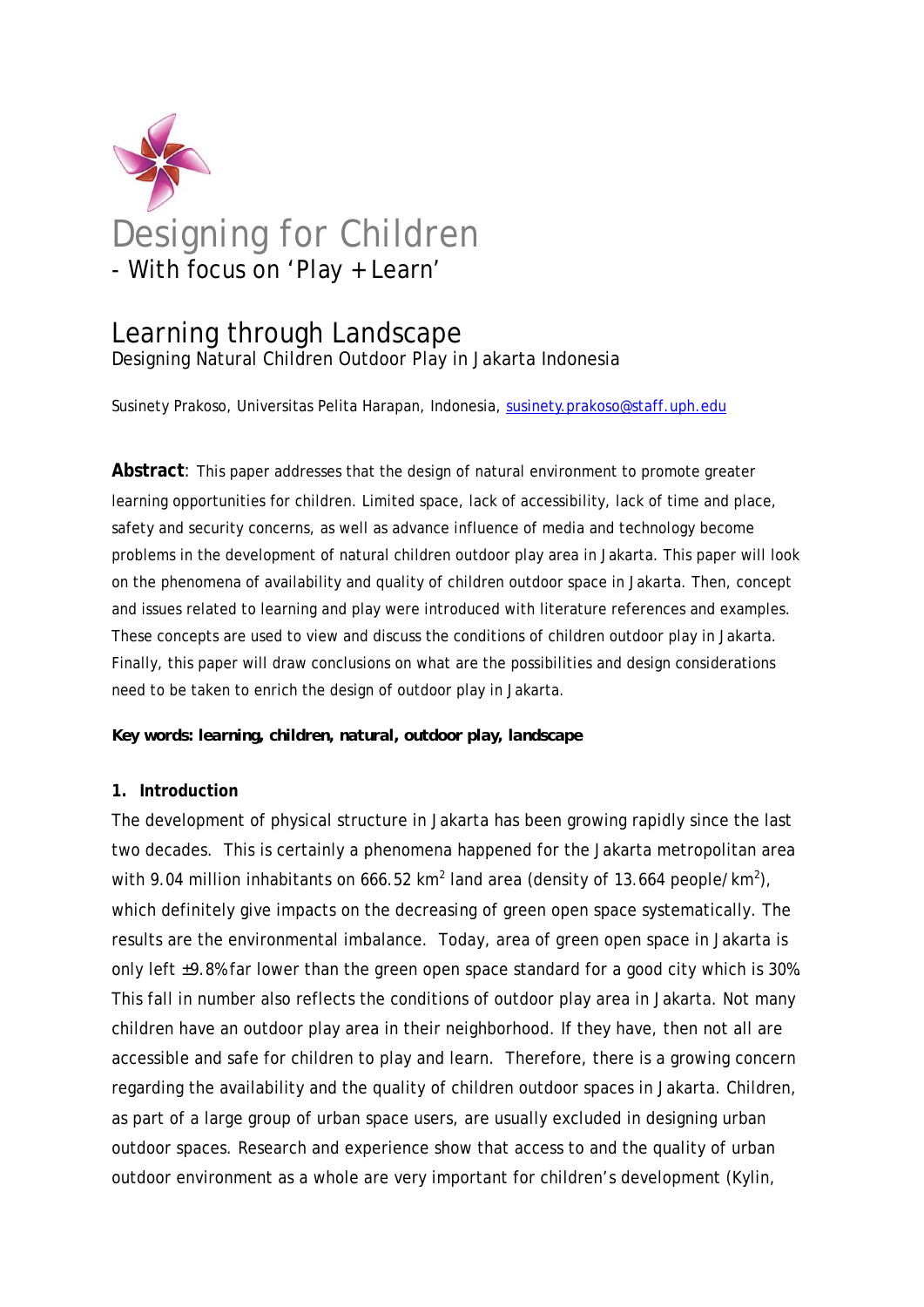1999), where a good quality of outdoor space for children can influence children's development in physical, emotional, social and cognitive (Marcus and Francis, 1998).

The focus of this paper is children of age 0 – 12 years. The paper is structured into few parts. First, it will look on the phenomena of availability and quality of children outdoor space in Jakarta. Second, concept and issues related to learning and play, the important of outdoor play as well as the important of natural landscape outdoor play, were introduced with literature references and examples. Third, these concepts are used to view and discuss the conditions of children outdoor play in Jakarta. Finally, this paper will draw conclusions on what are the possibilities and design considerations need to be taken to enrich the design of outdoor play in Jakarta.

## **2. Concept and Issues of Learning and Play**

## **2.1 The Definition and the Concept of Learning & Play**

It is important to look at what is learning and what is play. How we define the term "learning" and "play" affects what design qualities and learning experiences to consider. Psychologist Andrew M. Colman characterized the definition of learning as "any lasting change in behavior resulting from experience, especially conditioning" or "act or process of acquiring knowledge or skill or knowledge gained by study" (2001, p 404). The Grolier International Dictionary defines learning as "the acquiring knowledge of or skill in by study, instruction, practice and experience" (1992, p.562). According to Julie M. Johnson "learning whether acquisition or participation, may be manifested through cognitive, social, emotional and physical development" (2000, p.2). These definitions of learning must be taken account into the design of children outdoor environment.

Researchers Anthony D. Pellegrini and Peter Blatchford (2000) define the concept of play as follows:

a. Play is the model development activity of childhood.

b. Play is an imperfect version of mature behaviors that must be learned.

c. Play can be used as an instructional mode (as a way of teaching skills and concepts). Their study (2000) also explores three dimensions of play: as psychological disposition according to contexts and as observable behavior.

From definitions of learning and play above, it can be concluded that the process of learning as a way of acquiring knowledge or experience can be obtained through play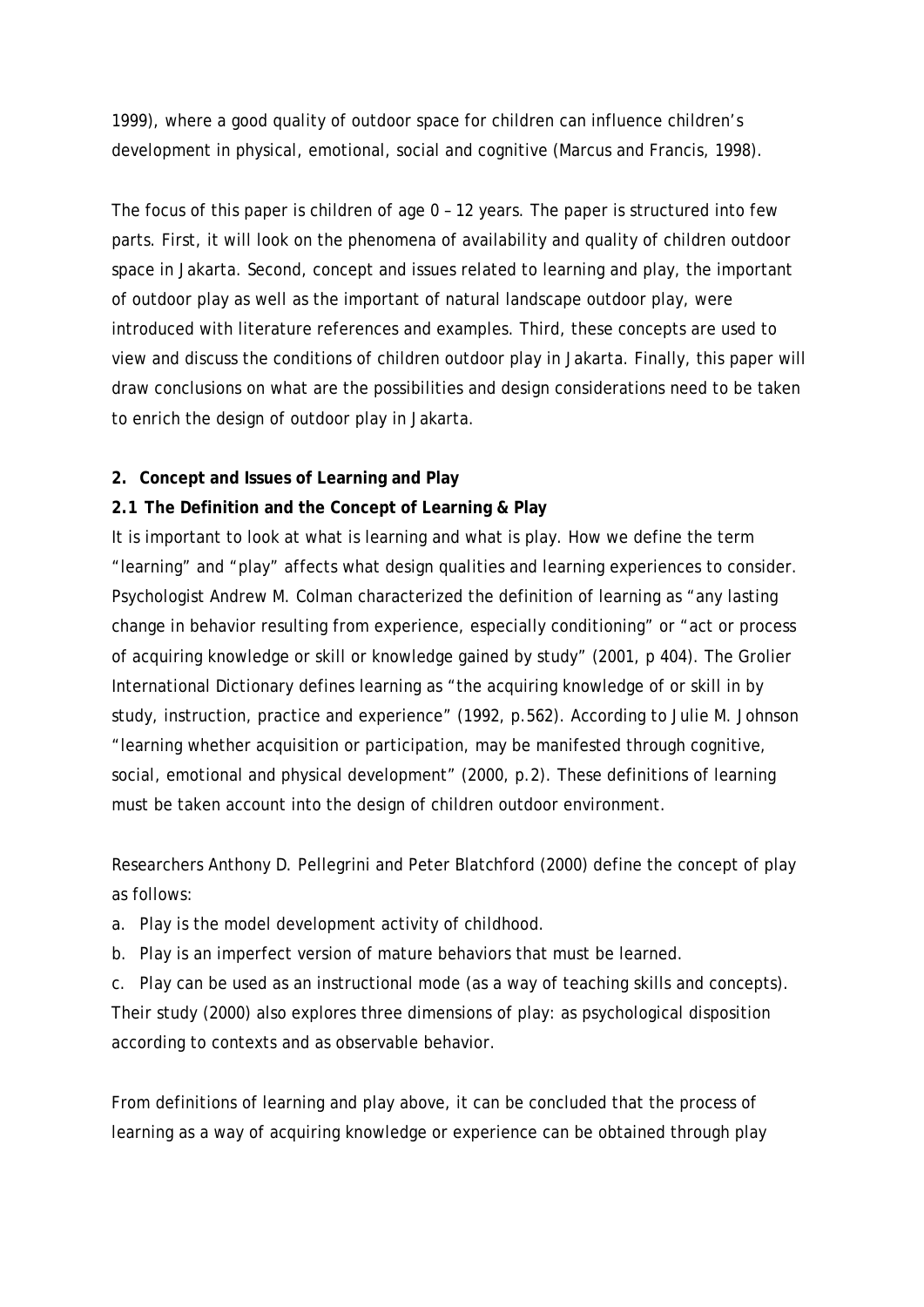activities, which will effect cognitive, social, emotional and physical development of children.

Play is the primary vehicle for learning and development in early years (Marcus and Francis, 1998). Since they were born, children begin a marvelous path of development in many dimensions: cognitively, socially, emotionally and physically (Ruth, 2000). The most significant dimension visibly seen is their physical changes. As they grow, every experience is the stuff of learning and learning is just like eating and drinking. They tend to be greedier than adults in everything they hear and see (Hertzberger, 2008). Learning through play activities is the way children acquire the physical, social and mental skills they need for life (Bartlett, 2002). According to Bartlett (2002), children's enormous potential of learning is encourage by diverse and stimulating environments. She also mentioned that research has found that the developmental benefits of play for children are directly related to the availability and variety of stimulating objects and opportunities.

## **2.2 The Important of Outdoor Play**

According to Alys Flower (2005), more than one third of children never play outside. Children spent their time mostly at home and at school because the danger of playing outside or no outdoor play area in their neighborhood. Most of outdoor play activities can be found in local parks, any open spaces (including streets and vacant lots become outdoor play for children who live in an over populated urban centers), backyard or front yard and school gardens. Yet, majority of those spaces are uninspiring and in poor conditions. Why outdoor play is so important? According to Heather Greig-Smith (2003), children may turn to dangerous activities and engage in anti-social behavior because they are being denied adventurous play. The lack of concern to the needs of children in the design of urban space may turn children to anti-social outlets. Children's everyday places and activities affect not only their understandings but also their development in other ways – physical, emotional, social and spiritual (Johnson, 2000).

Why people have to concern about outdoor play area if play and learn activity can happen more or less anywhere? Every space is not alike or can be made alike. Physical conditions of outdoor play area always influence the quality activity in some way or another (Cosco and Moore, 1999). Many research show evidence that design of outdoor play area will have a positive influence on children's development. Excitement and diversity in outdoor play area stimulate and support children to provide an experimental base to carry them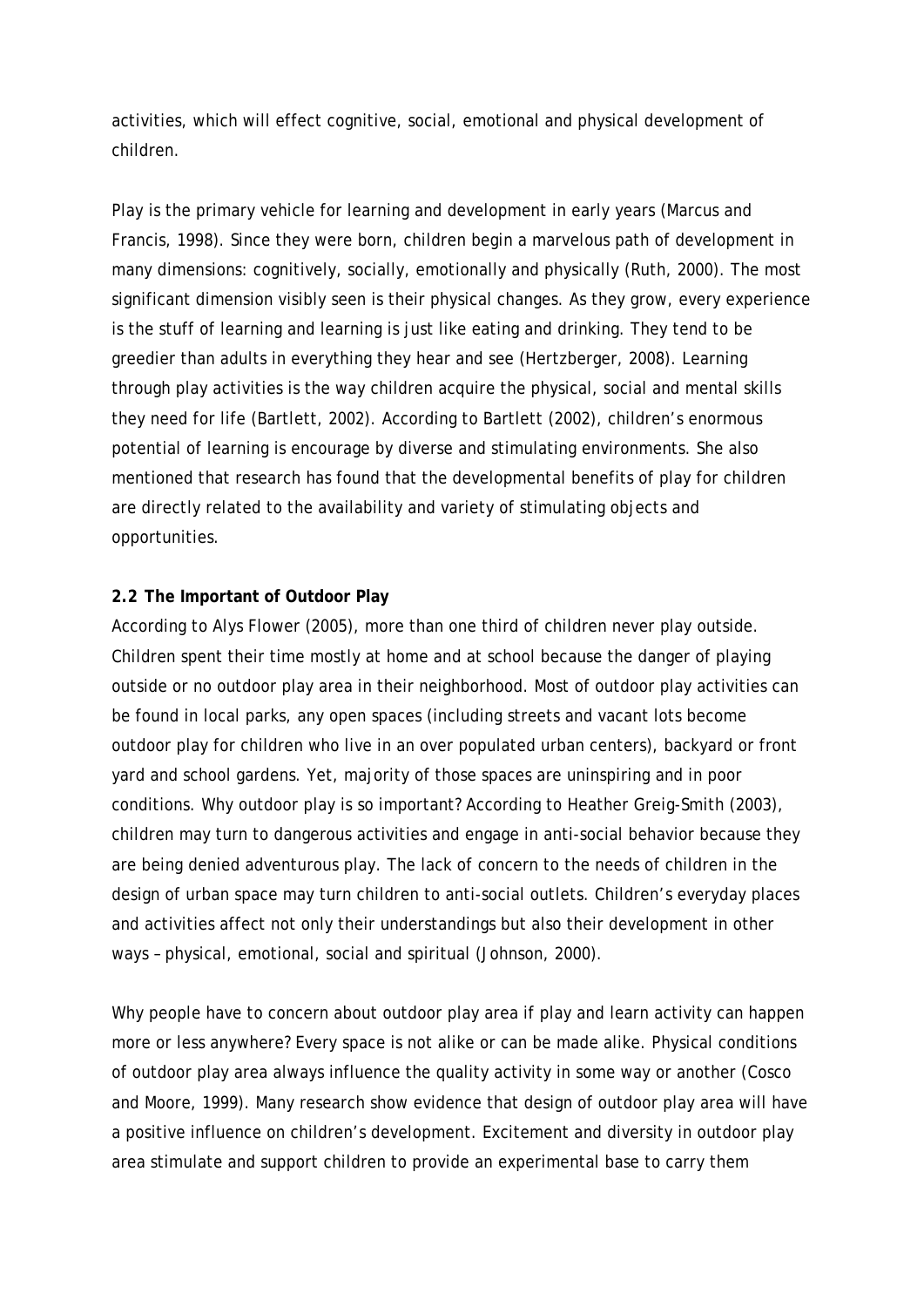forward effectively in adulthood. Expose to nature offers benefits to their cognitive, emotional, social and physical development (Johnson, 2000).

## **2.3 Natural Landscape for Learning and Playing**

Numerous studies of outdoor experiences have shown that natural outdoor environments have an impact on humans. They can reduce stress and create a feeling of well-being (Stoecklin, 2000). But not many children respond positively to natural play area. Sometimes nature can make them uncomfortable, this impulse called Biophobia (White and Stoecklin, 1998). Later, White and Stoecklin (1998) also mention that to overcome this, children need to have more time and free access to natural areas and environmental education needs to start at early ages with hands-on experience with nature. Therefore, natural areas are critical elements in children outdoor spaces (Marcus and Francis, 1998). Natural areas can represent different play opportunities for children. Its rough surface provides movement challenges and topography and vegetation provide a diversity of different designs for playing and moving (Fjostoft, 2004).

White and Stoecklin (1998) describe the important of nature experiences to children as follows:

- a. Improves recall of information, creative problem solving and creativity.
- b. Positive linked with the development for lifelong imagination and the sense of wonder (wonder is important as a motivation for live long learning).
- c. Essential to the emotional health of children (positive feelings).
- d. Important to children's development of independence and autonomy.

The positive aspects of natural outdoor environment according to Fjortoft are "natural environment qualities are most appreciated by children: colors in nature, trees, woodlands, shifting topography, shaded areas, meadows, places for climbing and construction and challenging places for exploring and experience" (2004, p.23). Interaction with nature can stimulate the development of mind, body and spirit (Marcus and Barnes, 1999). That was explored comprehensively by Marcus and Barnes (1999) in their book *Healing Gardens: Therapeutic Benefits and Design Recommendations*. Through play, children can work through internal conflicts, express fear and communicate nonverbally (Marcus and Barnes, 1999) and through nature's wonders (sand, water, mud, trees, bushes, worms, butterflies, birds) children received all the necessary motor simulation (Olds, 2001).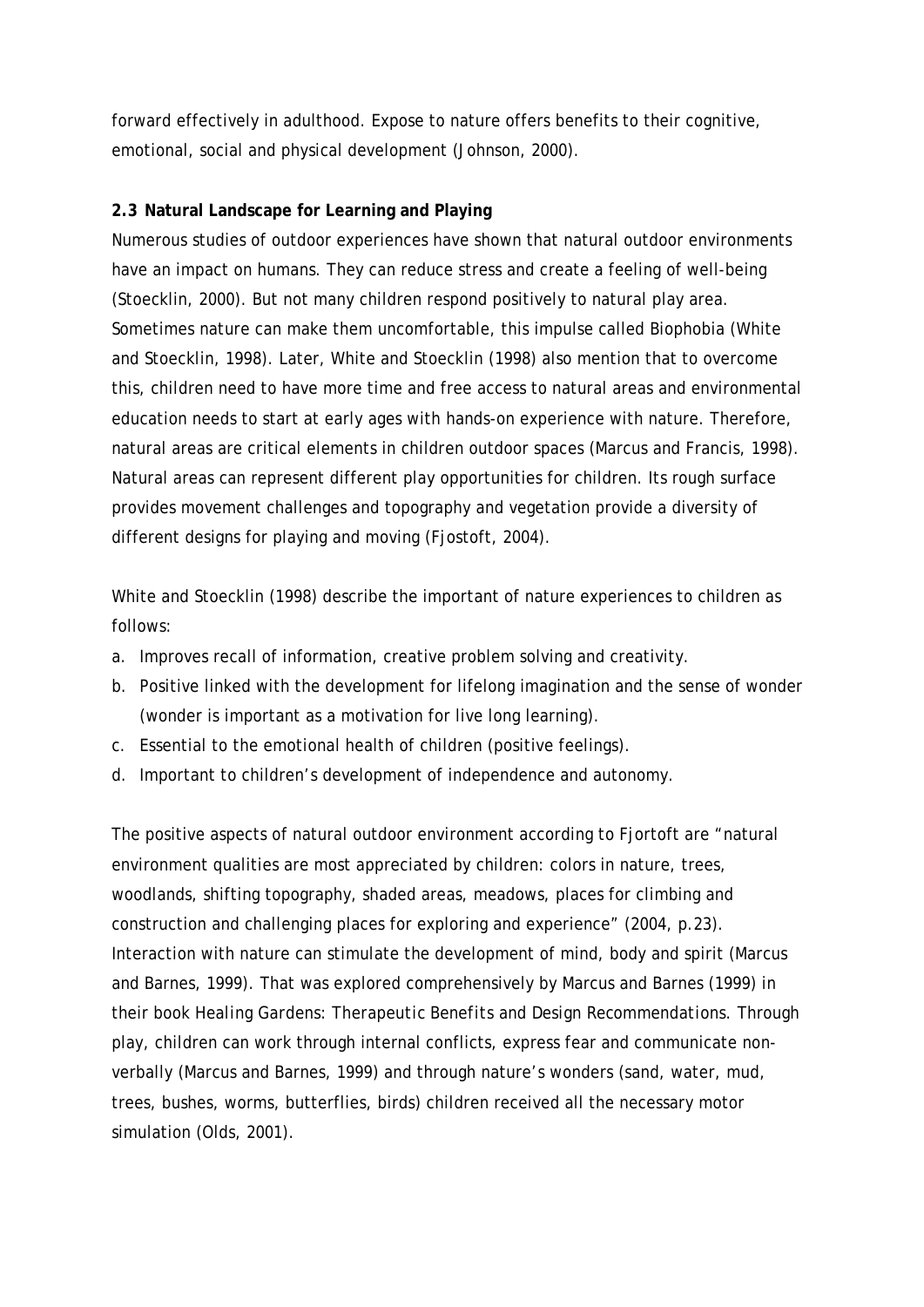Discovery garden (White and Stoecklin, 1998; Johnson, 2000) or natural play are naturalistic play and learning environment for children that offer challenges to children. It relies on natural components (such as plants and topography) to provide play experiences, and enhance these natural components with built elements and manipulatives ('loose parts'). It also can become a place that separates children from ordinary life and adds a layer of special meaning to the place (Cosco and Moore, 1999). The sense of place explored in discovery play garden or natural play can enhance process, activated through play, help elaborate the place beyond the confines of everyday life, providing children with a sense of belonging, identity and ownership – the culture of the place (Cosco and Moore, 1999).

# **3. Discussion on Children and Outdoor Play in Jakarta**

The total population of Jakarta metropolitan area is 9.04 million people. 20% of the total population is children of age 0-12 years. They come from different family background and living conditions. Generally, their social & economy conditions and living/housing conditions reflect where they usually play daily.

| Social & economy<br>conditions | Living / housing<br>conditions (majority)                                                                               | Outdoor Play typologies                                                                                          | Remarks                 |
|--------------------------------|-------------------------------------------------------------------------------------------------------------------------|------------------------------------------------------------------------------------------------------------------|-------------------------|
| Poor family                    | Temporary house made of<br>waste materials on<br>slum/illegal area by the<br>railway, riverbanks or<br>unoccupied land. | Street, alley, river banks,<br>railway corridor, vacant<br>lots or unoccupied<br>spaces.                         | Public space            |
| Low income family              | "Kampong" tradition<br>village (1-2 row houses)<br>in a very dense area.                                                | Street, alley, vacant lots,<br>courts, yards, school<br>grounds, vacant lots or<br>unoccupied spaces.            | Public space            |
| Middle income<br>family        | Housing complexes (1-2)<br>storey row landed houses)<br>or apartment<br>(public/private owned)                          | Street, courts, school<br>grounds, Back/front<br>yards, pocket/mini parks,<br>neighborhood parks.                | Private/Public<br>space |
| High income family             | Landed houses with gated<br>community and fully<br>accessed to private<br>facilities                                    | Back/front yards,<br>Neighborhood parks,<br>school grounds,<br>pocket/mini parks inside<br>the housing complexes | Private space           |

Table 1. Classification of children social status, living conditions and play typologies in Jakarta

Children who come from middle to high income familty are more exposed and familiar with media and technology influences such as TV, computer games and internet. They bring tendency for children to play indoor. High crime rate brings safety and security issues that force their parents to protect and limit their children play outdoors. Rapid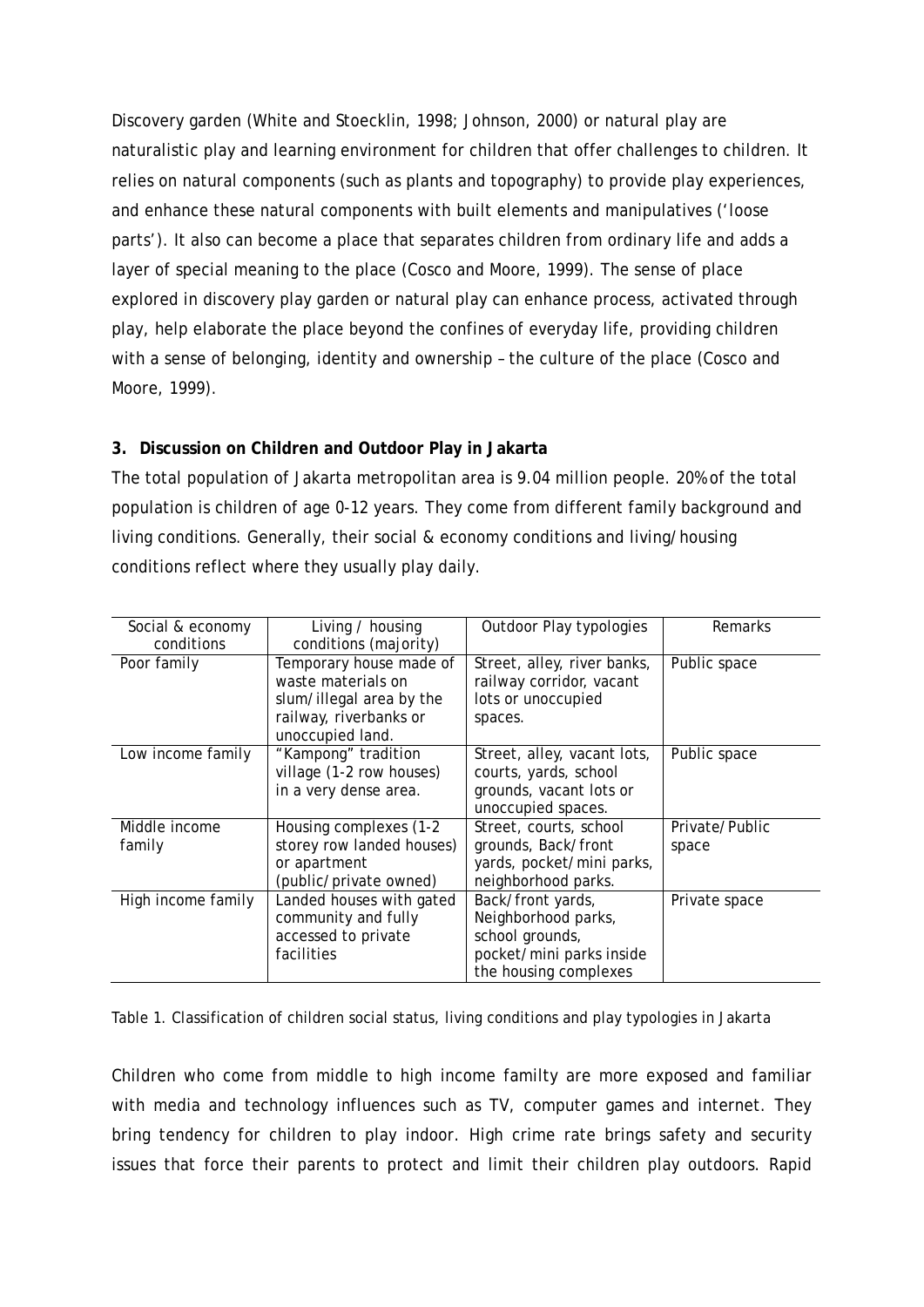development of malls in Jakarta also give impacts towards the tendency for children to play indoor. 90% of malls in Jakarta have synthetic indoor playgrounds. Recently, parents are more favorable to indoor playground at malls because the indoorplaygrounds are more safe and secure although they are not free of charge. Average time for children from middle-high inocome family to stay outdoor after school hours are 1-2 hours/day. The rest of the time, children spend their time indoor (at home or at school). Those situations are not likely for children from low to poor income family. They are probably aware to media and technology as well as malls, but their parents economic situation make impossible for them to afford media, technology & malls. In that case, their choices of play are limited to any open space they can find between buildings close to their house. Mostly, their neighborhood have no outdoor playgrounds or easy access to outdoor playground.

In general, outdoor play areas in Jakarta are not all in a formal play ground. It is mostly in the form of conventional playground (mostly only equipped with swings, slides, climbers made of rubber plastic or metal on a hard or soft surfaces). It is also very common to come across children play in an unsafe informal playground, such as streets, alleys, courts, vacant lots, river banks, railway corridor, which are not designed as play space. The availability of outdoor space for children in Jakarta is very limited (approximately only 1  $m<sup>2</sup>$  space per child) not mentioning its design quality. These conditions were resulted due to the lack of proper management & maintenance (either by private or public institution) and poor design quality due to lack of attention to children needs. Good quality of outdoor playground can only be found in high-end housing gated communities (private owned) or apartment buildings. Therefore, public or private institution needs to pay attention closely to the important of outdoor playground. Designers need to design children outdoor space with consideration to balance these all needs (Olds, 2001):

| <b>Needs</b> | Supported Environment                                                                                                                                                                                                                                                                                                                                                              |  |
|--------------|------------------------------------------------------------------------------------------------------------------------------------------------------------------------------------------------------------------------------------------------------------------------------------------------------------------------------------------------------------------------------------|--|
| Movement     | Adequate space to move within safe and tolerable limits.                                                                                                                                                                                                                                                                                                                           |  |
|              | Free space with boundaries for children to explore and to access.<br>$\overline{\phantom{a}}$                                                                                                                                                                                                                                                                                      |  |
| Comfort      | Environment setting that support comfort zone (breezes, shade,<br>$\overline{\phantom{0}}$                                                                                                                                                                                                                                                                                         |  |
|              | light, scale, soft material, etc.)                                                                                                                                                                                                                                                                                                                                                 |  |
| Competence   | A supportive environment helps children fulfill their own needs,<br>$\overline{\phantom{0}}$<br>execute task easily, manage their own tools and materials and<br>control their own movement from place to place.<br>Provide environment that allows them to do a variety of thins, to do<br>٠<br>at a variety of places and to organize and to access easily things and<br>places. |  |
| Control      | Environment<br>predictability<br>that<br>privacy,<br>supports<br>and<br>some<br>$\sim$<br>orientation.                                                                                                                                                                                                                                                                             |  |

Table 3. Children outdoor space needs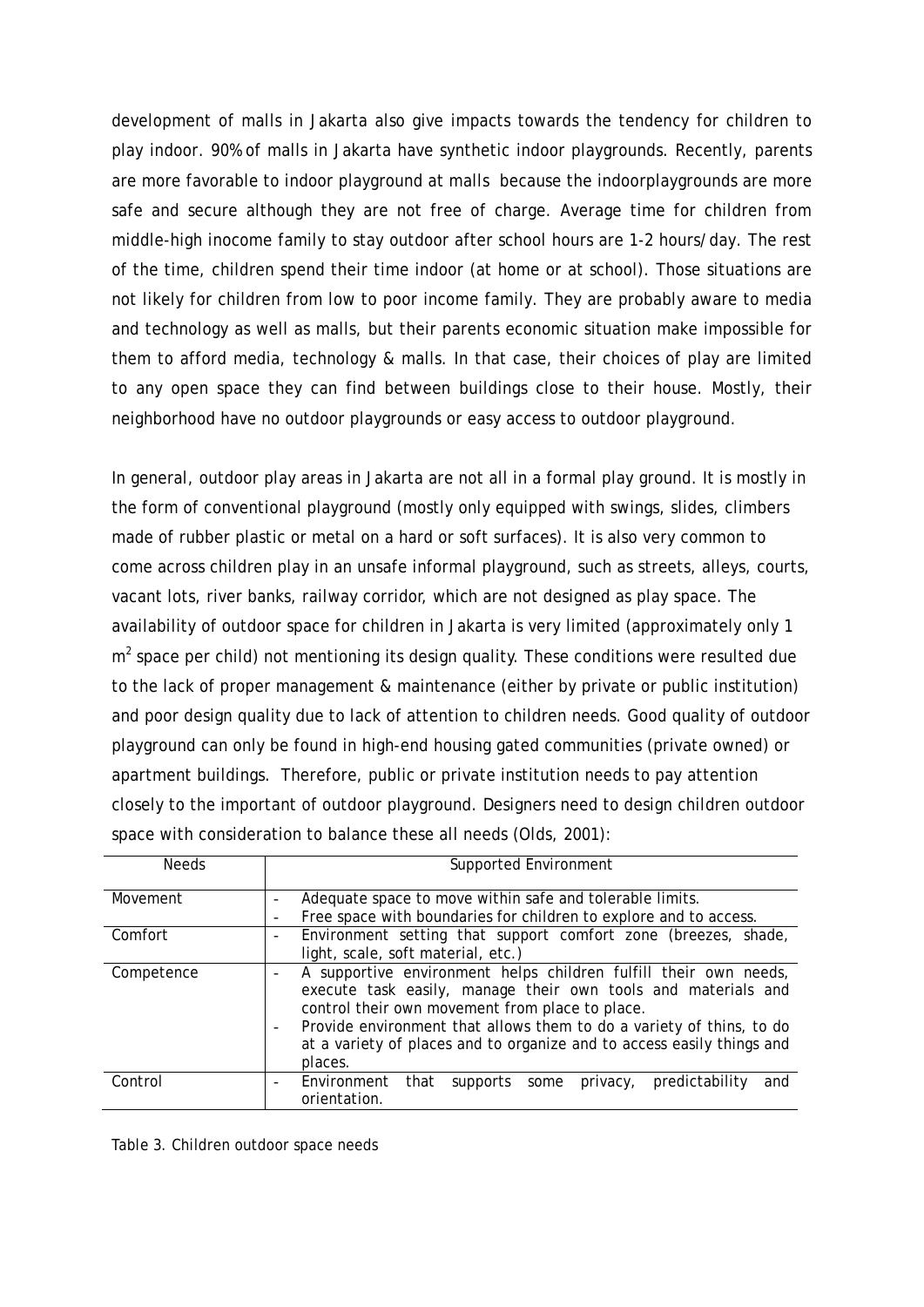Furthermore, the important to introduce natural landscape is need to be taken into consideration by all (designers, public & private institution as well as residents). It has been proven through research (Marcus and Francis, 1998; Stoecklin, 2000; Cosco and Moore, 1999; Marcus and Barnes, 1999; Olds, 2001; Fjostoft, 2004) that bring nature into the design of outdoor playground are important to children development needs. But nature at oudoor playground can create a more comfortable micro climate conditions. The following are proposed considerations and possibilities on how to introduce the design of natural outdoor playground in Jakarta:

- a. Involvement of residents and children through participatory approach.
- b. Considerations to design strategy to formulate the quality of outdoor playground that can promote greater learning experiences and play activities.
- c. Design of natural outdoor playground needs to be placed fit into context (surrounding neighborhood) in order to become places to which can give an identity of place to children and people.

#### **4. Conclusions**

Today, most of children born and grow up in Jakarta has limited outdoor space which is expose to nature. A good easy to access and safe public outdoor play area is very limited to certain status social only. Lack of proper management, poor maintanance (limited budget), limited of space, falling percentage of green space periodically due to rapid development, crime rate, hot & humic climate, technology & media influences are among the reasons why the development of outdoor play in Jakarta are not growing. If they are then the design of outdoor play is conventional, unchallenging, and designed without really understand what children needs (mostly lack of bath room, adventure and creative play). This paper wants to highlight that natural landscape outdoor playgound (offers more diversity and stimulating environments) can be a solution both to promote children's development as well as to create a breathe or an oase in the middle of polluted city like Jakarta.

#### **References**

Bartlett, Sheridan(2002). Urban Children and the Physical Environment. [online PDF]. Available at <http://www.childfriendlycities.org/to-learn-more/children-in-urban-contexts.html> [Accessed 2 November 2009]

Colman, Andrew M. (2001). Oxford Dictionary of Psychology.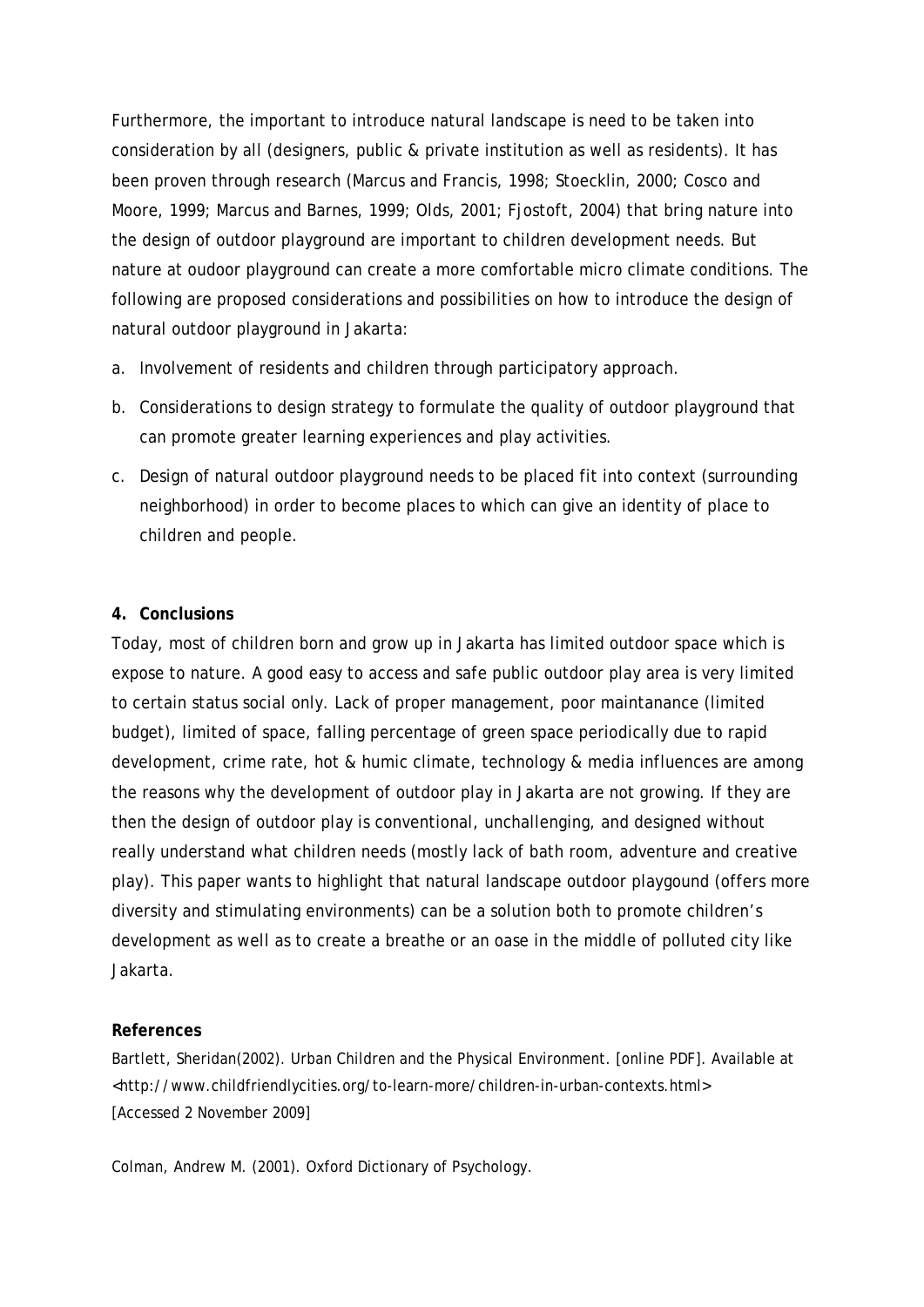Cosco, Nilda and Moore, Robin. (1999). Playing in Place: Why the Physical Environment is Important in Play Work. In *14th* Play Education Annual Play and Human Development Meeting: Theoretical Play Work. Cambridgeshire, UK. Available at <http://www..naturalearning.org/PlayingPaper.html> [Accessed 10 June 2005]

Fjortoft, Ingunn. (2004). Landscape as Play Space: The Effect of Natural Environments on Children's Play and Motor Development. In Children, Youth and Environments 14 (2): 21-44.

Fowler, Alys. (2005). Children Won't Learn if They Can't Go Out. in Horticultural Week, February/March, pp.3. Available at: <http://www.proquest.umi.com/pqdweb?index=6&sid=5&srchmode=1&vinst=PROD&fmt=3&startpag e=-1&clientid=58056> [Accessed 10 June 2005]

Hertzberger, Herman. (2008). Space and Learning: Lessons in Architecture 3. 010 Publishers, Rotterdam.

Johnson, Julie M. (2000). Design for Learning: Values, Qualities, Processes of Enriching School Landscapes. In Landscape Architecture Technical Information Series (LATIS). [online PDF]. Available at: <http://www.asla.org/latis1/> [Accessed 15 June 2005]

Kylin, Maria. (1999). Making Outdoor Places for Children: How Children's Needs for Outdoor Places are Reflected in Community Plans (A Pilot Study). In Proceeding of Gothenburg Conference: Communication in Urban Planning. Available at: <http://www.arbeer.demon.co.uk/MAPweb/Goteb/got-mk.htm> [Accessed 15 June 2005]

Lefaivre, Liane and Döll. (2007). Ground-up City: Play as a Design Tool. 010 Publishers, Rotterdam.

Marcus, Clare Cooper and Francis, Carolyn. (1998). People Places: Design Guidelines for Urban Open Space. John Wiley & Sons, New York.

Marcus, Clare Cooper and Barnes, Marni. (1999). Healing Gardens: Therapeutic Benefits and Design Recommendations. John Wiley, New York.

Olds, Anita Rui. (2001). Child Care Design Guide. McGraw-Hill, New York.